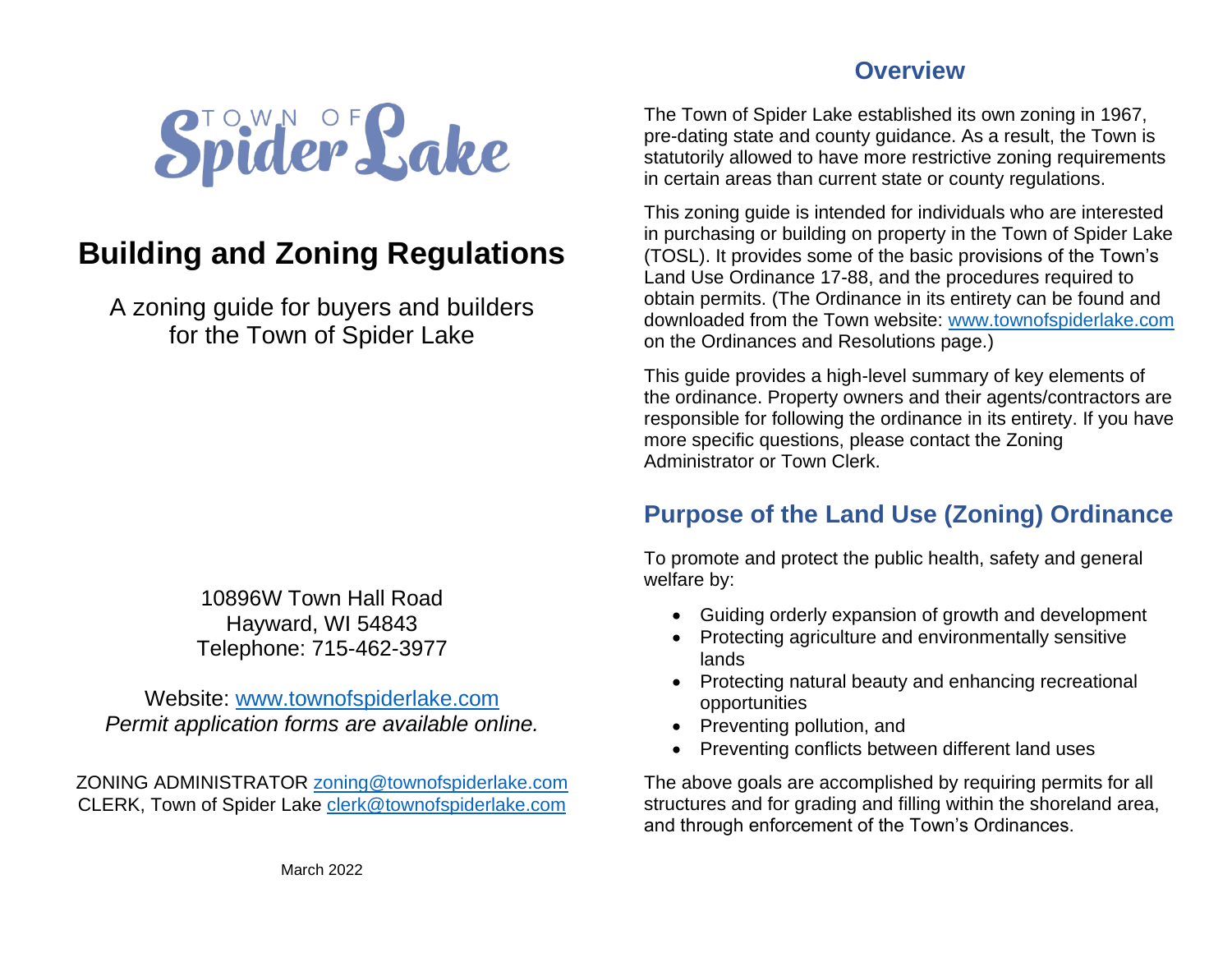#### **General Information**

As a Town with village powers, TOSL administers its own land use and zoning ordinances. Some elements of these are more restrictive than Wisconsin and Sawyer County zoning ordinances. The bias of the Town's ordinances is to preserve and protect the natural resources and Northwoods character within the Town through orderly and planned development.

Specific areas where the Town's zoning ordinance is **more restrictive** than State and County requirements are:

- Minimum shoreland lot frontage is 200 feet, and
- New accessory buildings within 75 feet of OHWM (boathouses) are not permitted
- Lateral expansion of a non-conforming structure (a structure within 75 feet of OHWM) is not permitted on shoreland lots
- Accessory buildings (e.g., storage sheds or garages) cannot be placed on a lot without a primary (habitable) dwelling
- Access and Viewing Corridor width on shoreland lots is 30 feet
- Camping is permitted only in licensed campgrounds
- RV parking/storage is not permitted in plain view

Note these are highlights; please refer to the Ordinance 17-88 or consult the Zoning Administrator to ensure full understanding for your situation.

## **The Zoning Administrator**

The Zoning Administrator (ZA) acts on behalf of the Town Board and the Plan and Review Commission. The ZA is responsible for the administration and enforcement of the Land Use Ordinance 17-88. The Town also uses the services of a UDC Building Inspector. The Zoning Administrator is the primary contact for homeowners and contractors, and responsibilities include:

- Issuing Land Use Permits No structure can be built, moved or structurally altered and no land use can be substantially altered until a Land Use Permit has been issued.
- Issuing Conditional Use Permits when authorized by the Town Board
- Identifying and recording non-conforming uses and structures
- Making onsite inspections
- Investigating and reporting violations of the ordinances to the Plan and Review Commission and the Town Board
- Administration and enforcement of all Town zoning ordinances
- Issuing citations

## **How is a Property Zoned?**

Parcels in the Town of Spider Lake are zoned into several different zoning districts with specific permitted, conditional and prohibited uses. The most common Zone Districts in the Town are R (Residential), RR (Residential/Recreational) and F (Forestry). **Section 15** of the Land Use Ordinance describes each Zone District in detail.

To obtain specific zoning information on a parcel, you can contact the Zoning Administrator or look it up on the Sawyer County Land Record Portal (GIS Mapping Portal) at: [https://sawyercowi.wgxtreme.com](https://sawyercowi.wgxtreme.com/)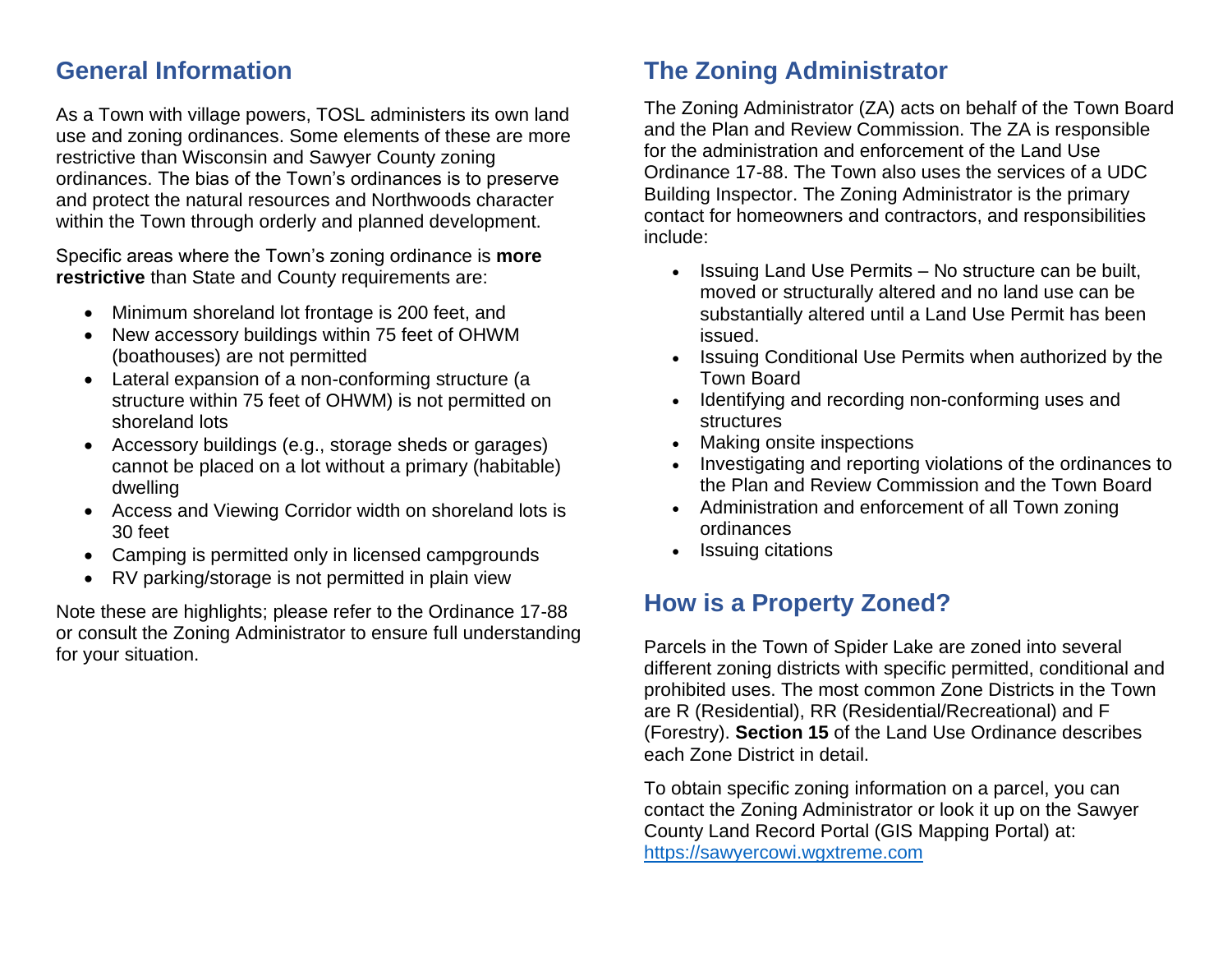## **When are Building Permits Required?**

A zoning permit (Land Use Permit or Building Permit) is required **before any building is erected, moved or structurally altered.** Permits are required for **slabs/approaches/patios, dwellings, garages, signs, accessory buildings, farm structures, additions, walkways/pathways/sidewalks, retaining walls and some grading activities in shoreland areas.** (All structures must meet the setback requirements).

Accessory buildings less than 100 square feet (of roofline area) do not require a building permit. However, all setback requirements must be met. **If in doubt as to whether a permit is needed, please contact the Zoning Administrator.**

#### **Who is responsible for obtaining Proper Permits?**

#### **It is the responsibility of both the property owner and the contractor to obtain all the necessary permits.**

No work on any structure or private sewage system may take place until a proper permit has been issued and posted. Any work on such structures or private sewage systems undertaken without proper permits will constitute a violation of the Town of Spider Lake and the Sawyer County Zoning Ordinance. The violator will be subject to citations or other enforcement actions.

## **What information is needed to obtain a Land Use Permit?**

You will need to provide the following information on the application form:

- The legal description of the property
- Size and Cost of the structure or addition
- Plot plan showing the location of existing buildings and the proposed building/expansion, with setback distances clearly marked from the new/expanded building to the OHWM of any navigable body of water and the center line or right of way line of the nearest road. Also required are lot lines and the location or proposed location of the well and septic system. (All setbacks for the structure are required to be shown.)
- The direction North should be shown on the plot plan
- Rural address / fire number
- Acreage (area) or lot dimensions
- Names of roads and bodies of water

## **What does it cost to obtain a Land Use or Building Permit?**

#### The **Zoning Fee Schedule** for the Town of Spider Lake is posted on the website at<http://www.townofspiderlake.com/>

- (Click the Forms and Permits icon).
- This schedule is updated periodically, and reflects the full spectrum of zoning related fees.
- The Town's **Citation Ordinance** and the **Citation Fee Schedule** are also posted on the Town's website, under the Ordinances and Resolutions tab.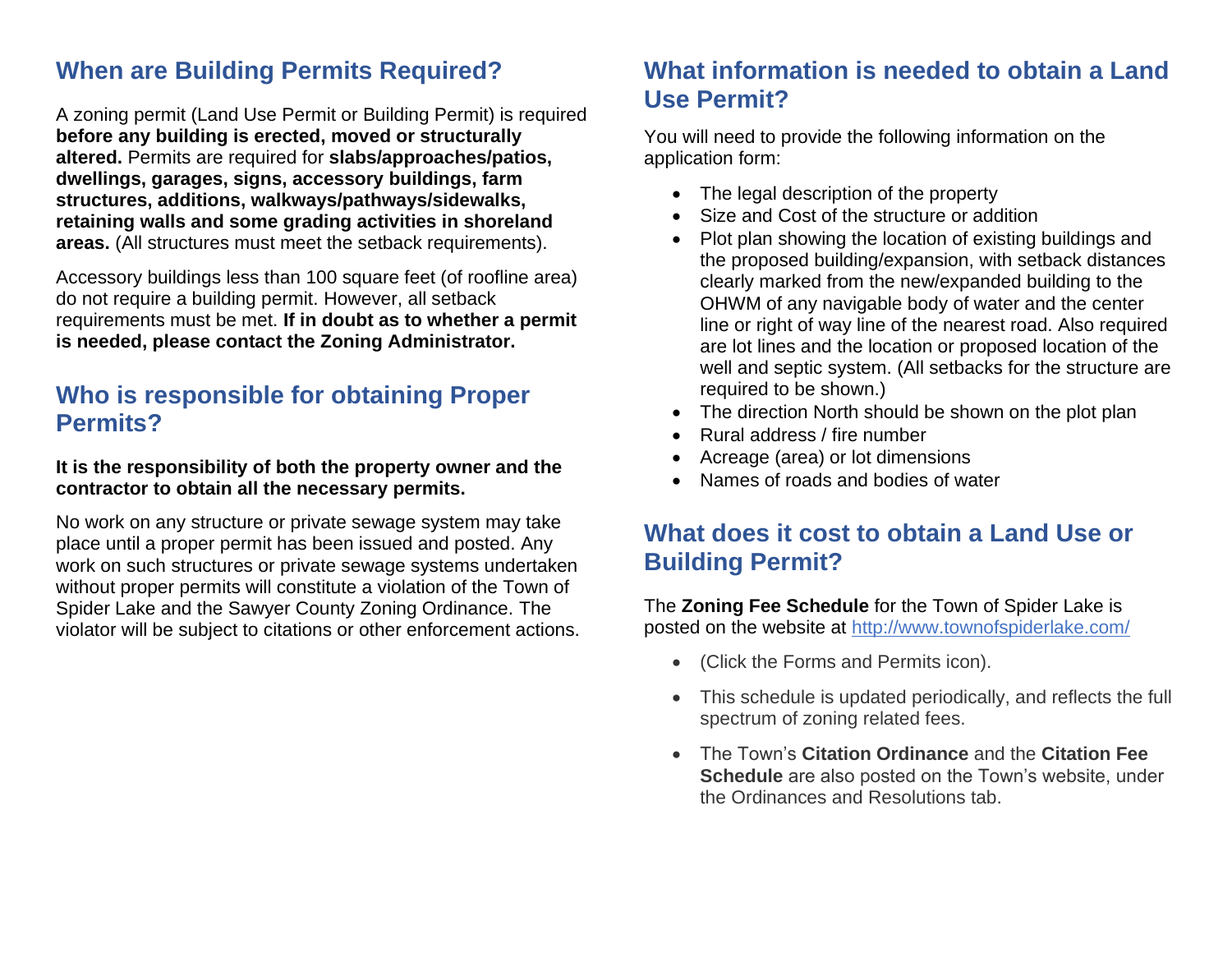## **Where do I find the Land Use Permit Application Form?**

The Land Use Permit (LUP) or building permit application form can be found on the Town's website [www.townofspiderlake.com](http://www.townofspiderlake.com/) by clicking on the button on the home page.

#### **Land Use Permit Application Process for a NEW dwelling:**

- Apply for a Fire Number: **Sawyer County**
- Have a Certified Soil Test performed by: **Sawyer County**
- Have a Wisconsin licensed plumber apply for a **Sawyer County Sanitary Permit** for you
- Check Flood Plain requirements: **Sawyer County**
- Contact the TOSL Zoning Administrator or see the TOSL website for a Land Use Application Form
- Apply for and pay the fee for the TOSL Land Use Application. Permit approval is required prior to beginning construction.
- Fill out Uniform Dwelling Code information for the TOSL Inspector.
- A Grading Permit may be needed if excavating > 10,000 sq feet
- Submit application to the Zoning Administrator, who will schedule a review with the Plan & Review Commission.
- The Plan & Review Commission will recommend action on the application to the Town Board, which has ultimate approval or denial accountability.

Sawyer County Zoning and Conservation Department: <https://www.sawyercountygov.org/217/Zoning-Conservation> Town of Spider Lake Building and Zoning Department: <https://www.townofspiderlake.com/building-zoning>

## **Shoreland Regulations**

One of Wisconsin's greatest natural assets is its clean water. Our many lakes, rivers and streams attract businesses, property owners and vacationers every year. As a landowner, angler, boater or water watcher, you can appreciate that anything done *on* or *to* a waterfront property affects not only the value of our own property, but also that of our neighbors. Our actions also determine whether visitors are attracted to our community. Shoreland zoning regulations promote wise use of lands surrounding our lakes and streams

All building and structures shall be set back 75 feet from the OHWM (Ordinary High-Water Mark) of navigable waters, rivers, streams and creeks and 40 feet from the edge of a wetland boundary. Such setbacks shall be measured from the most water-ward projection of a structure to all points along the OHWM. (Fences and retaining walls fall into this category.) Certain structures *are* permitted (with a permit) within the 35-75 foot setback area; these include open sided / screened gazebos, decks/patios and stairways, walks and lifts.

Shoreland regulations require that buffer mitigation be performed when certain types of land use permits are issued. A buffer is the area of natural vegetation that is (or was) along the lake shoreline. Mitigation involves restoring this area to the natural condition, thereby protecting the aquatic environment and the aesthetics of the lake. **Before you plan to alter a dwelling on a waterfront lot, you should contact the Zoning Administrator to see if/when mitigation is required.**

The Wisconsin Department of Natural Resources regulates shoreline and waterway activities (waterward of OHWM). (Visit DNR – [Wisconsin\)](http://dnr.wi.gov/)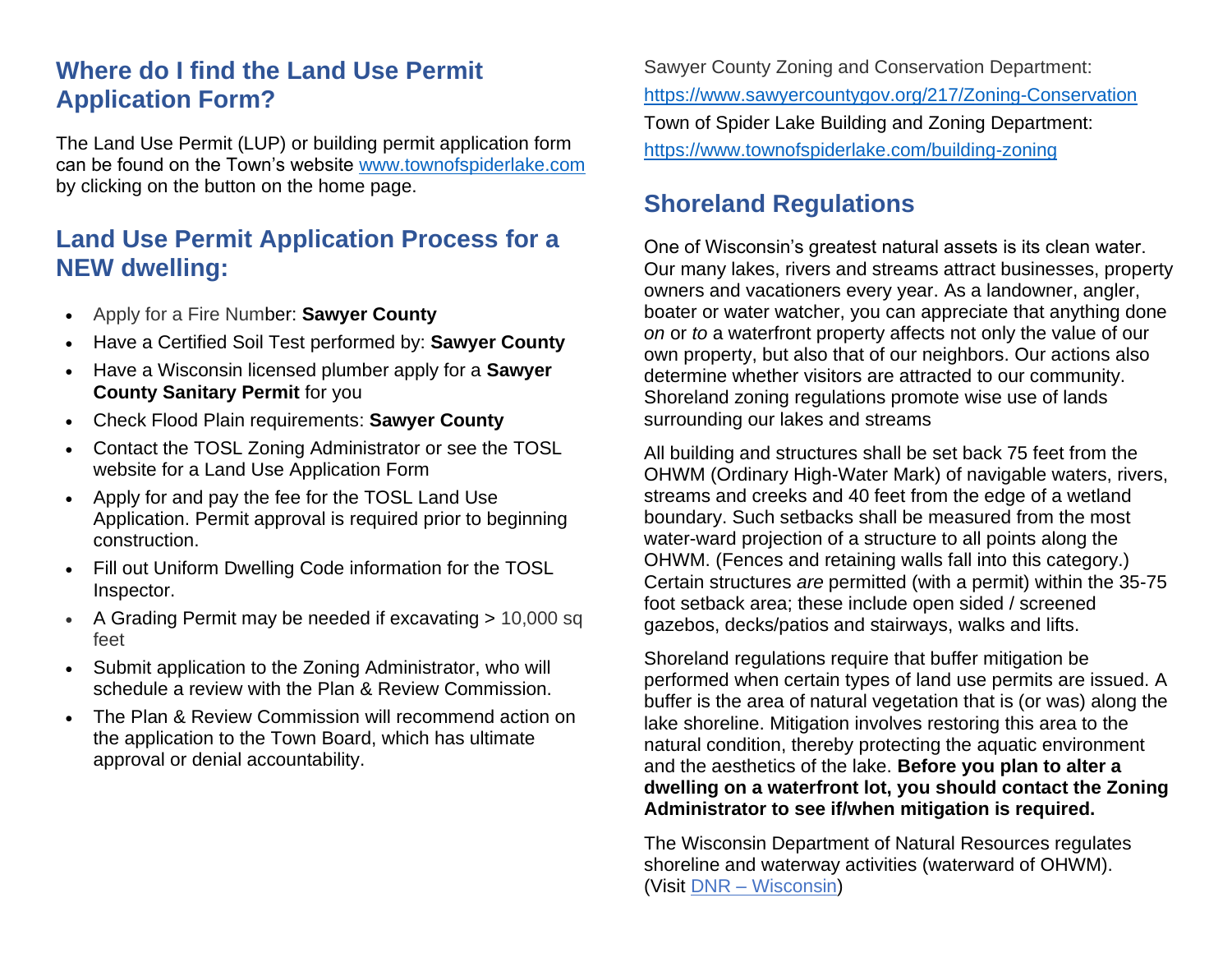#### **What is a Conditional Use?**

Conditional Uses are approvals, which may be granted with conditions set by the Plan and Review Commission (PRC) after a public hearing. Conditional Uses described for each zone district are intended to be representative in nature - not allinclusive. Uses similar to those listed as Conditional Uses may be allowed by the Plan and Review Commission, subject to approval by the Town Board.

Section 8 in the Ordinance describes the Procedure, Standards and Conditions attached to CONDITIONAL USES.

Section 15 in the Ordinance describes the Permitted and Conditional Uses for each ZONE DISTRICT.

## **Obtaining a Conditional Use Permit**

The Conditional Use Permit Application Form can be found on the Town's website by clicking on the 'Forms and Permits' icon.

As detailed in Section 8 of the Ordinance, the process involves:

- Submitting the Application Form and fee
- A Public Hearing must be held. This requires a Class 2 **Notice**
- Following the Public Hearing, the PRC will review the Application and public comments, and recommend a way forward.
- Conditions may be attached to the recommendation.
- PRC recommendation goes to the Town Board for a final decision.

## **General Dimensional Requirements**

**Section 16** in the Land Use Ordinance contains the full dimensional requirements. A partial table for select zone districts is below:

|                                                 | $R-1$  | <b>RR-1</b> | <b>RR-2</b> |
|-------------------------------------------------|--------|-------------|-------------|
| <b>Building Height Limits</b>                   | 35     | 35          | 35          |
| <b>Required Lot Area (s.f.)</b>                 |        |             |             |
| With public sewer*                              | 30,000 | 30,000      | 30,000      |
| Without public sewer**                          | 30,000 | 30,000      | 30,000      |
| Minimum Lot Width (ft.)                         |        |             |             |
| With public sewer                               | 150    | 150         | 150         |
| Without public sewer                            | 150    | 150         | 150         |
| Minimum Lot Depth (ft.)                         |        |             |             |
|                                                 | 200    | 200         | 200         |
| Yard Setback Required - All Structures*** (ft.) |        |             |             |
| Front                                           | 30     | 30          | 30          |
| Rear                                            | 40     | 40          | 40          |
| Side                                            |        |             |             |
| <b>Principal Structure</b>                      | 30     | 30          | 30          |
| <b>Accessory Structure</b>                      | 10     | 10          | 10          |
| <b>Principal Structure Minimum Width (ft.)</b>  |        |             |             |
| Width                                           | 20     | 20          | 20          |
| <b>Minimum Floor Area Residence (s.f.)</b>      |        |             |             |
| 1 Bedroom                                       | 800    | 500         | 500         |
| 2 Bedroom                                       | 900    | 600         | 600         |
| 3 Bedroom                                       | 1,000  | 700         | 700         |

\* Plus any additional area required by Wisconsin Administrative Code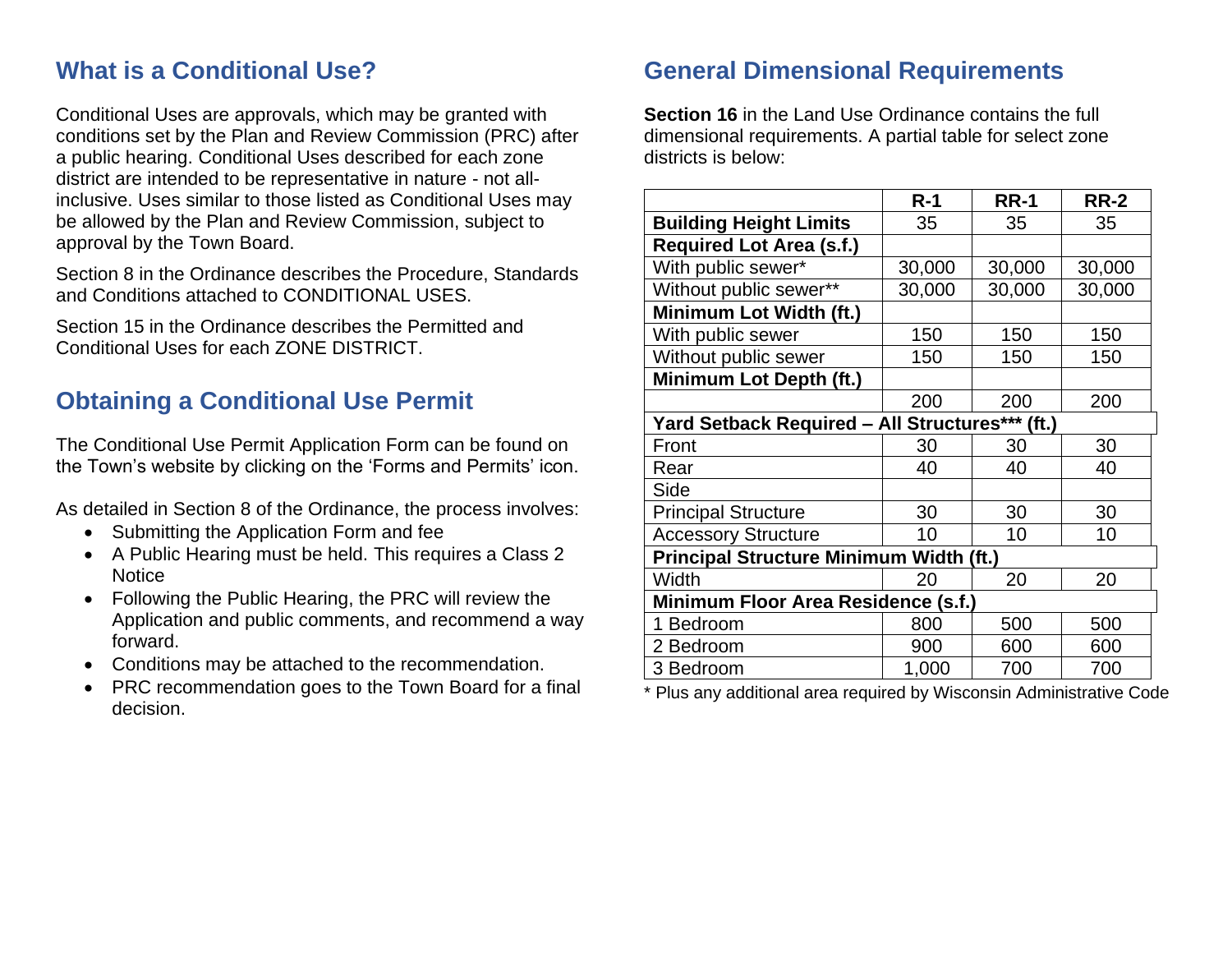#### **Shoreland Dimensional Requirements**

Part II of the Land Use Ordinance addresses the requirements for parcels within the Shoreland District. (This generally includes land within 1000' of the OHWM of a navigable lake, pond or flowage or 300' from the OHWM of a navigable river or stream.)

Please be aware that **shoreland parcels will require more scrutiny** from the Zoning Administrator throughout the permit review process.

**Section 12** (Part II) in the Land Use Ordinance contains the full dimensional requirements for Shoreland parcels. It has similar dimensions listed as Section 12 (Part I, shown at the left), but with the following additions:

\*\* In addition, minimum lot frontage adjacent to any lake, pond, flowage, river, stream or public or private road or roadway shall be 200 feet. Where lot is adjacent to and on the outside curve of a road, there shall be allowed a reduction in frontage of 4 feet for every one-degree of curve (arc definition) but in no instance shall such frontage be reduced to less than 175 feet. Frontage for lots abutting roads shall be measured separately for each side of lot where applicable and shall not be combined to determine frontage requirements.

\*\*\* Boathouse - See Part II Section 14.

Also note that the FRONT of a shoreland parcel is along the body of water (not the street).

**Section 14** in the Land Use Ordinance details SETBACKS from lakeshores and wetlands (generally, 75' from the OHWM of a lakeshore and 40' from a wetland edge.) Be aware that a **wetland delineation** may be required to ensure appropriate setbacks can be met. Please contact the Zoning Administrator with any questions.

## **Sanitary Permits**

**Matters involving sanitary permits for septic systems, holding tanks, etc. are regulated by Sawyer County**. (See Sawyer County at [https://www.sawyercountygov.org/328/Sanitation-Office-](https://www.sawyercountygov.org/328/Sanitation-Office-Requirements)[Requirements](https://www.sawyercountygov.org/328/Sanitation-Office-Requirements) )

Wisconsin law requires a Sanitary Permit to be issued prior to any installation or repair of any Private Onsite Wastewater Treatment System (POWTS), including privies. The law requires that installation or repair of any POWTS, except privies, be done by a Wisconsin Licensed Master Plumber. In addition, Wisconsin law does not allow the Town or County to issue a Zoning Permit for a structure that requires connection to a POWTS unless the existing system satisfies regulations, or the necessary permits have been obtained to install such a system.

The County Zoning Office is the issuing agent for sanitary permits for conventional systems. The State Department of Safety and Professionals must review all plans for systems that require state plan approval. There is a Safety and Professionals office located in the city of Hayward. Plan review by SPS can take as long as a month and this delay should be considered when planning for the construction of a dwelling. SPS permits are valid for 2 years from the date of issue, and are both renewable and transferable.

Direct questions to the County Sanitarian at: (715)-634-8288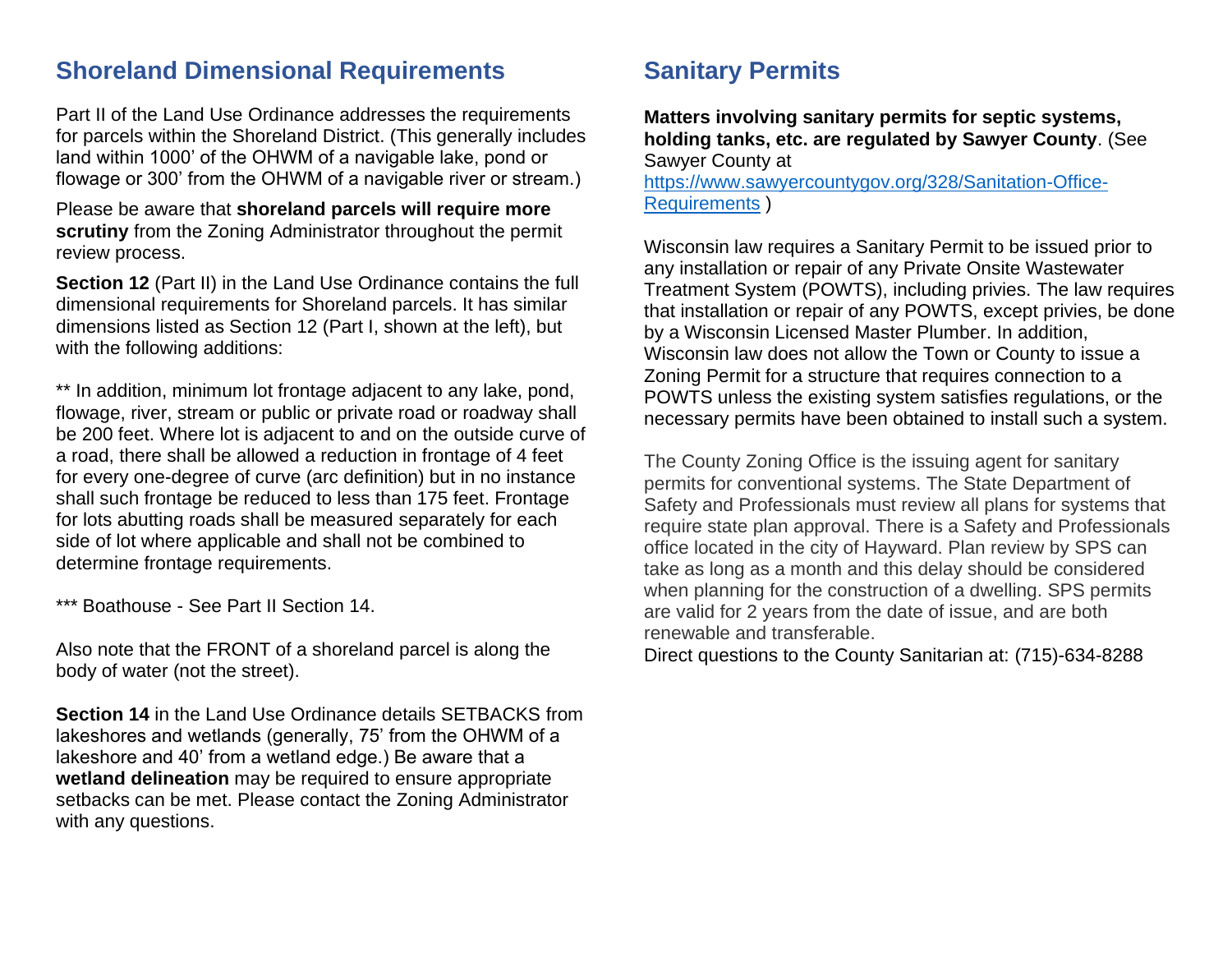## **Rural Address Fire Numbers**

This application is made through the Sawyer County Zoning Office.

A copy of the Sawyer County application form can be found on the TOSL website as part of the Land Use Permit Application form.

Visit [www.townofspiderlake.com](http://www.townofspiderlake.com/) and click on the Forms/Permits icon.

## **Driveway Standards**

See Section 4.2 D) (Part I) of the Land Use Ordinance. A Driveway Permit is required for a new private access and can be issued by the Zoning Administrator as part of the Land Use / Building Permitting process. In general, the driveway must have:

- 12 feet width of driving surface
- 16 feet of clearance width
- 14 feet of cleared height

## **Other relevant ordinances**

#### *ATV and Boating*

- ATV routes traverse the northern part of the Town, but not all Town roads are open to ATV traffic. See the specifics in Ordinance 01-01.
- Motorboat speeds are limited to 10 mph except on specific lakes during posted water ski hours (11:00 AM-3:00 PM on Spider Chain, Ghost and Lower Clam Lakes). See Ordinance #12.

## *Signs and Lighting*

The Land Use Ordinance provides sign standards in Section 5. It includes guidance for permanent and temporary (e.g., realty) signs as well as for commercial or private use. Advertising signs in the shoreland area have specific regulations as well. Please see the Ordinance to determine whether your sign requires a permit.

Section 4.4 in the Ordinance provides guidance for outdoor lighting. In general, lighting shall be controlled so as not to shine up into the sky or onto neighboring property or navigable waters. This may be accomplished by use of fully shielded fixtures which directs lighting downward. Thank you for your consideration to allow residents and visitors to enjoy the Dark Skies within the Town!

The DNR Shoreland Lighting guideline is also useful:

[https://dnr.wi.gov/topic/ShorelandZoning/documents/shorelandli](https://dnr.wi.gov/topic/ShorelandZoning/documents/shorelandlighting.pdf) [ghting.pdf](https://dnr.wi.gov/topic/ShorelandZoning/documents/shorelandlighting.pdf)